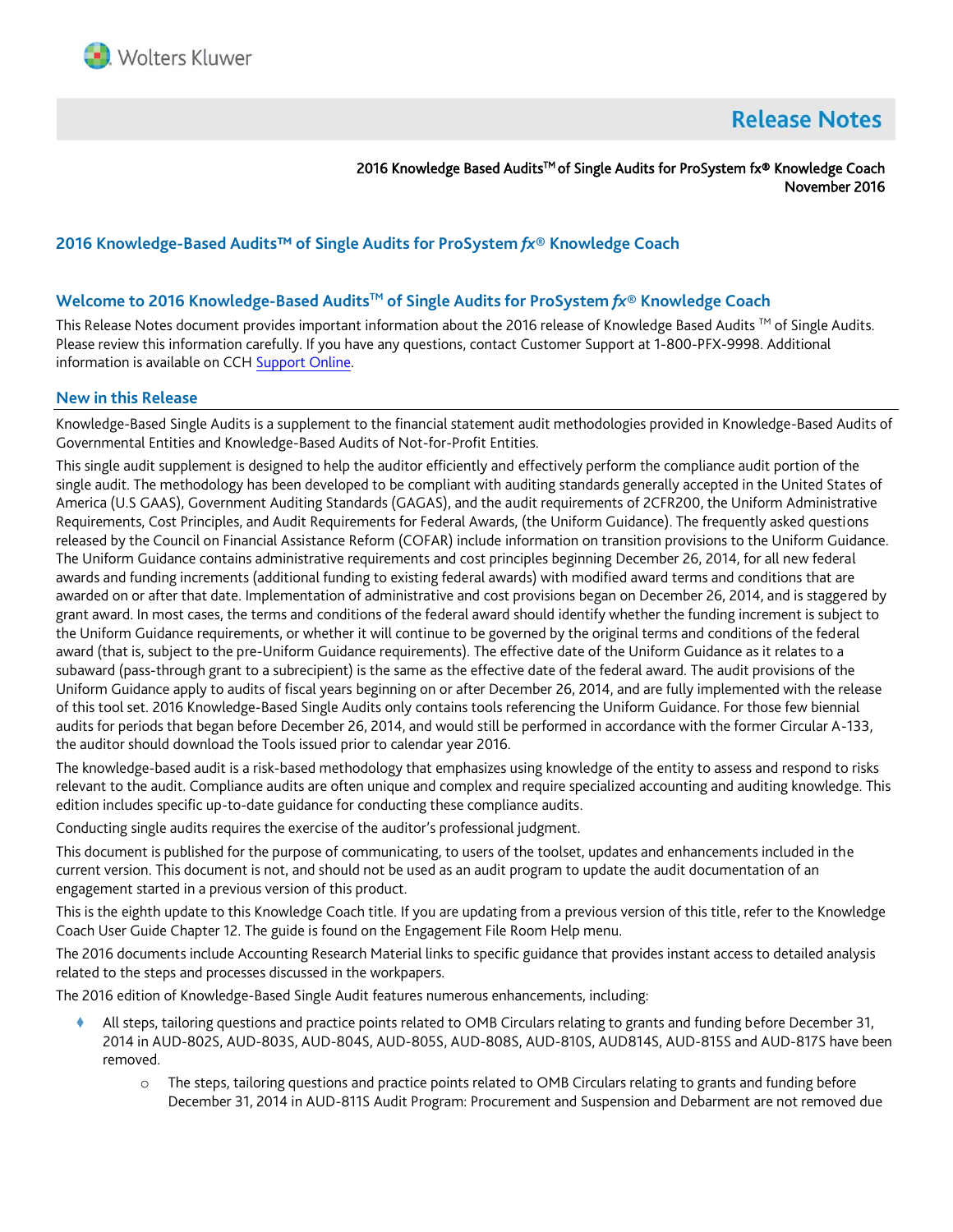to a two year grace period for the procurement rules under the Uniform Guidance. Even if the Uniform Guidance has been completely adopted an entity could still use A-133 guidance in this area until June 30, 2017.

- A comments column has been added to KBA-502 Assertion Level Risk Table.
- A new Not Applicable option has been added in KBA-103 column 15, "If Not a Material Weakness or Significant Deficiency, Is It Important Enough to Merit Attention by Those Charged with Governance?"
- The diagnostic on the findings tables column "For Material Noncompliance Finding, Select Major Program" when the user hasn't selected "Noncompliance" in the "Type of Finding" column will no longer show. This diagnostic will only show when the user selects "Noncompliance" in the "Type of Finding" column. This change affects the following workpapers: AID-401S, AUD-701S, AUD-901S, KBA-303S, and KBA-501S.
- A new Not Applicable option has been added in AUD-602S to question 9, "If the component prepares financial statements using a different financial reporting framework than that used by the group, we have evaluated following:"
- A new flow of the major program or cluster name will flow into KBA-102S when the user has a finding noted as significant in any AUD-80X series workpaper.
- There are many new and modified control objectives and modified practice points in the Understanding Compliance Requirement-Level Controls workpapers KBA-402S through KBA-414S due to compliance with the Uniform Guidance. Make sure you review KCO-001.
- There are new CORs and RPTs including:
	- o COR-201CS Single Audit Engagement Letter: Governmental Entity (Uniform Guidance), Integrated Audit
	- o COR-202CS Single Audit Engagement Letter: Not-for-Profit Entity (Uniform Guidance), Integrated Audit
	- o RPT-913AS Report on Schedule of Expenditures of Federal Awards When the Auditor is Issuing a Stand-Alone Report Under AU-C Section 805, Special Considerations: Audits of Single Financial Statements and Specific Elements, Accounts, or Items of a Financial Statement

#### [Click here](http://support.cch.com/updates/KnowledgeCoach/pdf/guides_tab/2016%20Single%20Audit%20Title%20Overview%20for%20Knowledge%20Coach%20Users.pdf) for the 2016 Single Audit Title Overview for Knowledge Coach Users

In addition, forms and practice aids throughout have been updated to include new examples and tips and, where applicable, to take into account:

New literature, standards, and developments, reflected in the following current audit and accounting guidance:

- SAS No. 131, Amendments to Statement on Auditing Standards No. 122 Section 700, "Forming an Opinion and Reporting on Financial Statements" (AU-C Section 700)
- SAS No. 130, An Audit of Internal Control Over Financial Reporting That Is Integrated With an Audit of Financial Statements (AU-C Section 940)
- Title 2 U.S. Code of Federal Regulations (CFR) Part 200, Uniform Administrative Requirements, Cost Principles, and Audit Requirements for Federal Awards (Uniform Guidance)
- 2016 OMB Compliance Supplement;
- Government Auditing Standards, December 2011 Revision (Yellow Book).
- AICPA Code of Professional Conduct—Revised (Code)
- AICPA Statement on Quality Control Standards No. 8, A Firm's System of Quality Control (Redrafted)
- ET Section 1.295, Nonattest Services;
- Committee of Sponsoring Organizations (COSO) 2013 update to Internal Control —Integrated Framework; and
- 2016 Data Collection form.

## Important Notes

- Make sure to save changes to workpapers before closing the workpaper or the binder to ensure data is correctly updated.
- If your Current Editor Knowledge Coach MS® Word workpapers become read-only or crash, please do the following:
	- o Keep the binder with the affected workpapers open.
	- o Highlight the workpaper in the binder window and go to Tools > Save Knowledge Coach Answers.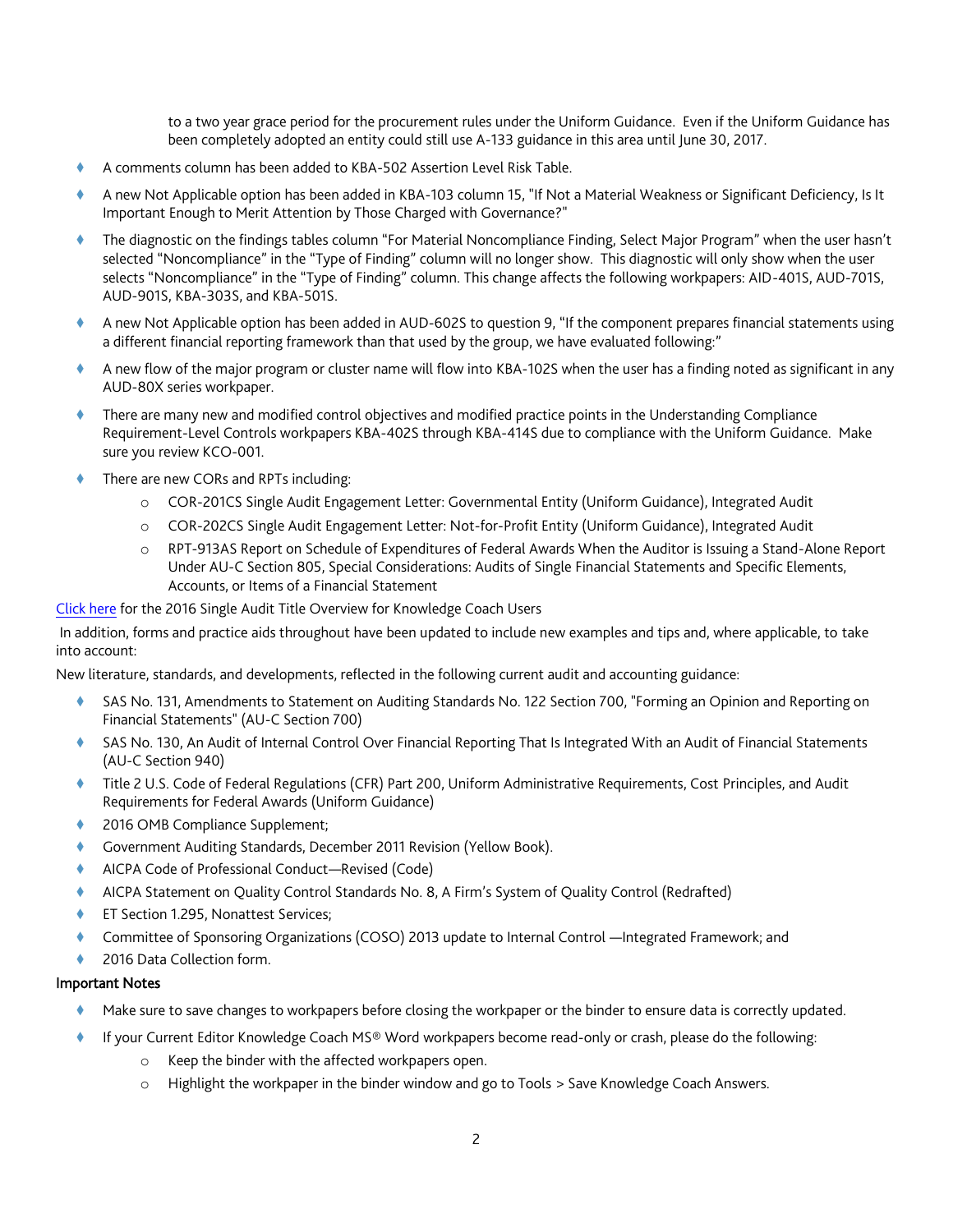Knowledge Coach cannot be used within the Shared File Room (SFR) feature of Engagement. However, Knowledge Coach workpapers can be shared across team members through check in, check out, workpaper assignment, syncing to the central file room and through peer-to-peer sync in the same way other Engagement workpapers are shared.

## System Requirements

- This title MUST be used with ProSystem *fx* ® Engagement version 7.5 or higher, ProSystem *fx*® Knowledge Coach version 2.5, and 2016 Compliance Base or higher. If you have not installed the ProSystem fx® Engagement 7.5 and Knowledge 2.5, ensure that you do so before using this title. If you are upgrading from ProSystem *fx*® Engagement 7.1 or lower please contact Technical Support at 1-800-PFX-9998 for detailed instructions.
- A minimum of 4GB of RAM is required for optimal performance when opening and navigating through ProSystem *fx*® Knowledge Coach workpapers.

# **Download Instructions**

Download the 2016 Knowledge Based Single Audit from the ProSystem *fx* ®Knowledge Coach Updates section of the ProSystem *fx*® Engagement Support Web site at the following URL: [http://support.cch.com/updates/KnowledgeCoach,](http://support.cch.com/updates/KnowledgeCoach) then select the Knowledge Coach Series and Download file link next to the 2016 Knowledge-Based Single Audit. On some occasions the content package file (.KCP) will download with the extension changed to .ZIP. If this occurs, please change the extension of the downloaded file to KCP using all capital letters.

You must install the 2016 Compliance Base title before installing the 2016 Knowledge Based Single Audit.

The Compliance Base title is also available at the following link:<http://support.cch.com/updates/KnowledgeCoach>

Important: ProSystem *fx*® Engagement version 7.5 or higher and Knowledge Coach version 2.5 must be installed on the computer in order to install this Knowledge Coach title. Additional requirements include Microsoft® Office 2010, Microsoft® Office 2010 Primary Interop Assemblies (PIA) and Visual Studio® 2005 Tools for the Office Second Edition Runtime, Visual Studio® Tools for Office System Runtime version 3.0, and Visual Studio® Tools for the Office System 3.0 Runtime Service Pack 1., Visual Studio® Tools for Office Runtime 4.0 (VSTOR) (32-bit version for 32-bit OS and 64-bit version for 64-bit OS).

The 2016 Knowledge-Based Single Audit (11/17/16). KCP download is a proprietary file that must be installed from within Engagement. Save this KCP file to a location on your local drive and follow the Installation Instructions included in the Release Bulletin.

# **Installation Instructions**

Once you have downloaded your Knowledge Coach title, you will need to add it to the list of titles within ProSystem *fx* ® Engagement. The only additional system requirement is approximately 75MB of disk space to store your Knowledge Coach Program content files. Please refer to the ProSystem *fx* ® Engagement with Knowledge Coach Release Notes for any other system requirements.

After downloading the 2016 Knowledge Based Single Audit, do the following:

- Launch the ProSystem *fx* ® Engagement Workpaper Management application so that the Local File Room is displayed. Select Tools > Knowledge Coach Titles.
- The Knowledge Coach Titles window will be displayed.
- Choose Add Title.
- Browse to the title package file (\*.KCP) that you previously downloaded from the ProSystem *fx* ® Knowledge Coach Support Web site.
- Choose Open.
- The system will display a progress indicator while the title package is added. You will receive a message that the title has been successfully installed once the process is complete.

Note: You can determine this access in the ProSystem *fx*® Engagement Admin module by selecting a staff group and choosing File > Properties > Content "Insert Knowledge Coach workpapers from unreleased titles" option.

To release a title:

Select one of the Knowledge Coach titles in the list that has been added but is not yet released.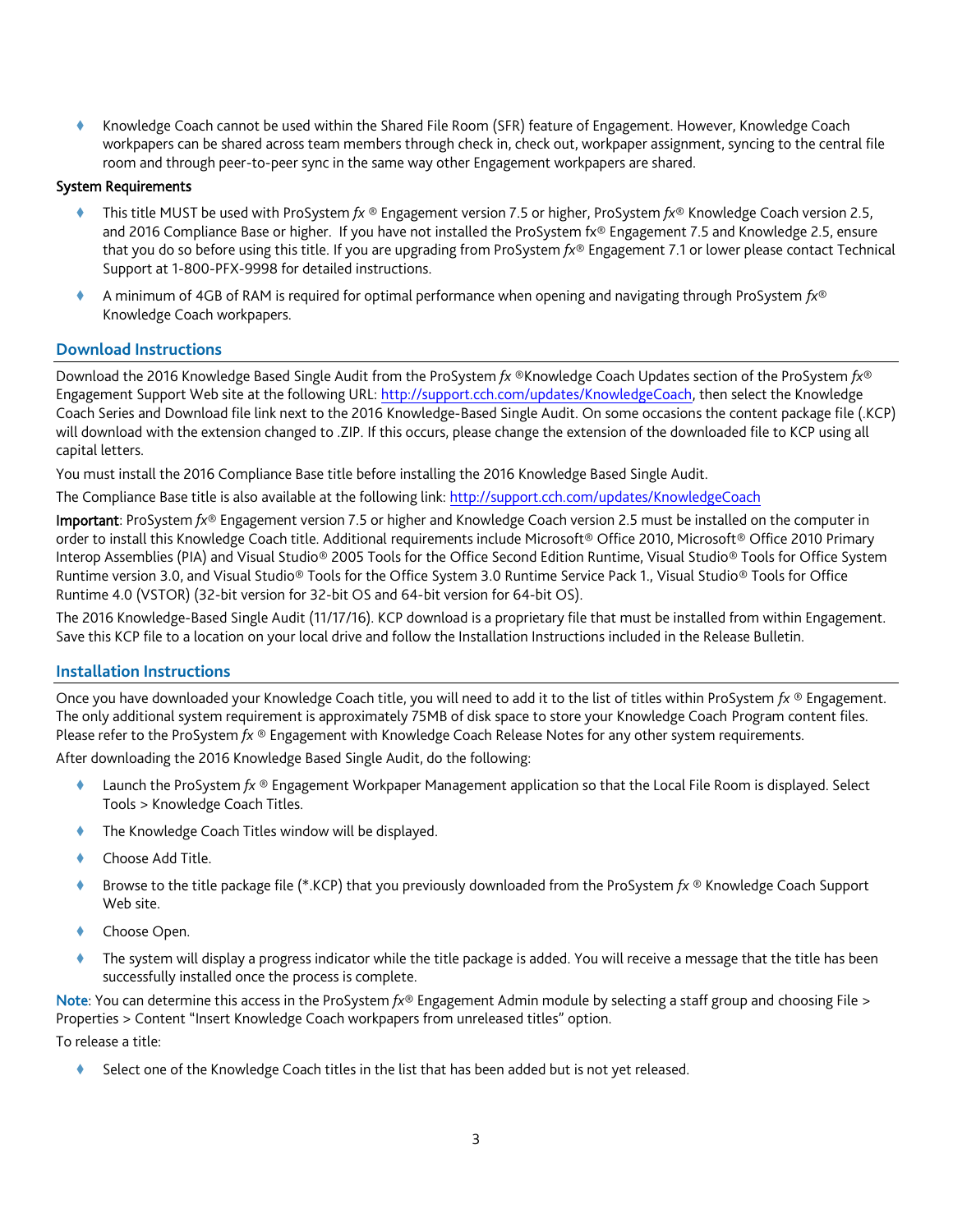Choose Release Title. The current date and time will be displayed in the Date released column, and the status will change to "Released."

Note: You must add and assign a Knowledge Coach module as well as the Knowledge Coach title license in the ProSystem *fx* ® Engagement Administrator before using the workpapers.

Important: Once the 2016 Knowledge-Based Single Audit title has been added and released, they will be automatically deployed to other staff members when they login to the "Office" location, or when they synchronize a binder that contains Knowledge Coach workpapers from this title.

## **Online Permission Key**

Permission key files may be downloaded from our Web site a[t https://prosystemfxsupport.tax.cchgroup.com/permkey/download.aspx](https://prosystemfxsupport.tax.cchgroup.com/permkey/download.aspx) or when adding or updating the new licenses within ProSystem *fx*® Engagement with Knowledge Coach version 7.5 and higher. After updating the license file in the ProSystem *fx*® Engagement Admin module, licenses need to be assigned to the staff who will use 2016 Knowledge-Based Single Audit.

If you have not already established a Single Sign-on (SSO) account with Customer Service, we urge you to do so at this time.

#### **Accounting Research Manager**

CCH's Accounting Research Manager ("ARM") is the most comprehensive, up-to-date and objective online database of financial reporting literature. It includes all authoritative and proposed accounting, auditing, and SEC literature, plus independent, expert-written interpretive guidance.

Available on ARM, the Knowledge-Based Single Audit Guide helps you comply with the most recent professional standards and guidance for the conduct single audits and to integrate the use of practice aids, tools, and other resources with its guidance. This publication supplements and complements the Knowledge-Based documents that are available in Knowledge Coach.

If you subscribe to an ARM library that includes Single Audit content, you can link directly to source material from Resources within Knowledge Coach documents. These links have been updated to refer to the accounting standards under the FASB Accounting Standards Codifications. Also, if you subscribe to the Knowledge-Based Single Audit Guide on ARM, you can take advantage of references to the guide material from within the Knowledge Coach documents.

With Accounting Research Manager, you maximize the efficiency of your research time, while enhancing your results. Learn more about our content, our experts, and how you can request your free trial by visiting [http://www.accountingresearchmanager.com.](http://www.accountingresearchmanager.com/) You can also access the Accounting Research Manager Web site by selecting the item in ProSystem *fx* ® Engagement from the Guidance tab on the Shortcuts bar in the Binder window.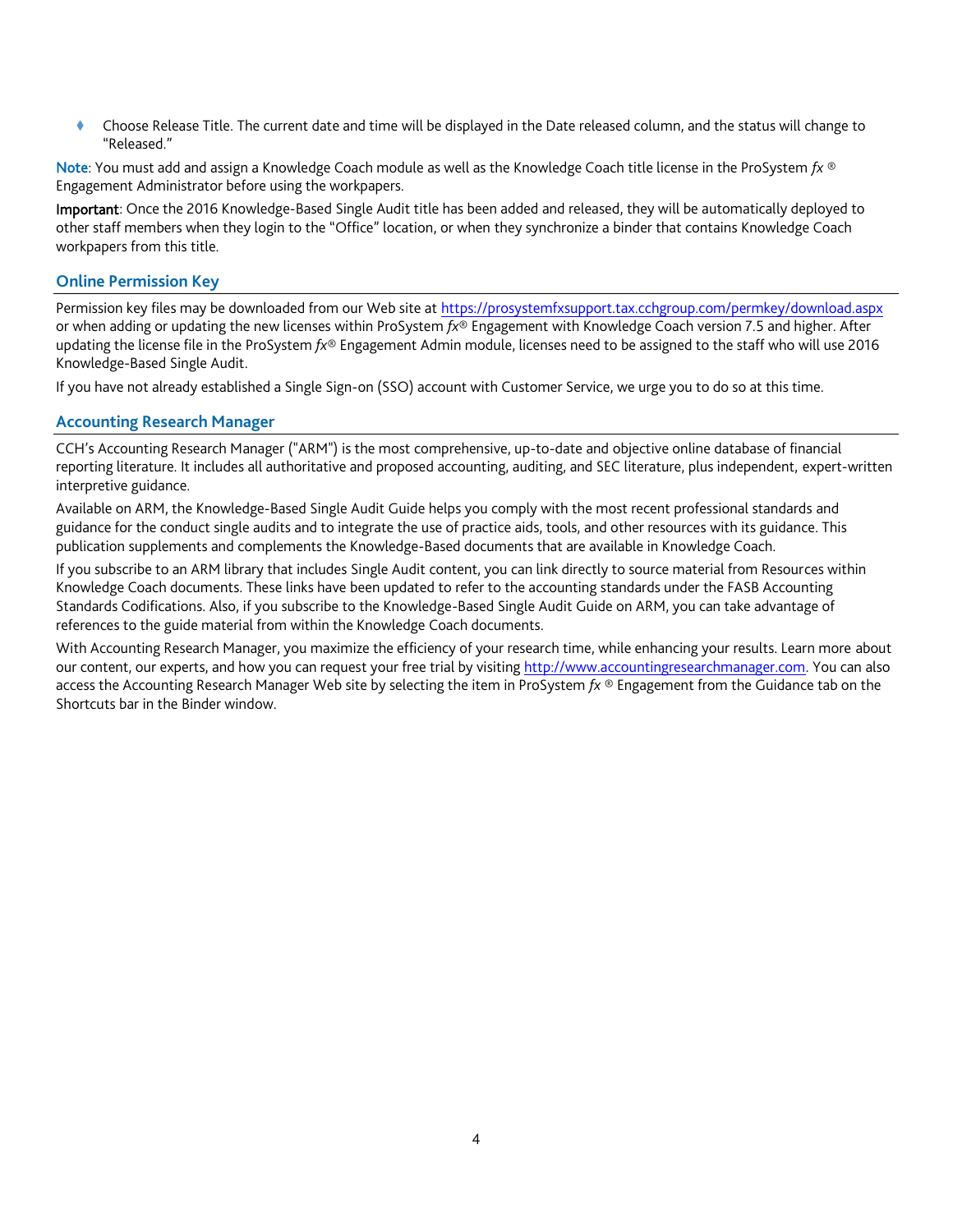## **Using Your Knowledge Coach Content**

To use your Knowledge Coach Workpaper Templates, open a binder in ProSystem *fx*® Engagement, select the workpaper tab into which you would like to insert the workpaper, and select New Knowledge Coach Workpaper from the toolbar or File menu. The New Knowledge Coach Workpaper dialog appears (Figure 1).

Select the New Knowledge Coach Title with the content you would like to use. You can only select titles you have installed. The information displayed changes to reflect the workpaper organization available for the selected title. Select the Knowledge Coach Workpaper Templates to insert into your binder and click OK. The Selected Workpaper Properties dialog appears. Each workpaper name is automatically loaded into the Name field. Add a workpaper index in the Index field and make any Name modifications you desire. You can also modify the tab location or the roll forward settings for each workpaper. Then click OK. The integrated Knowledge Coach workpaper is now inserted into your engagement binder. For more information on how to use Knowledge Coach workpapers in your binder, see the Knowledge Coach User Guide.

|                                  | Industry: 2016 KBA Single Audits                                                                                                                                                                                                                                                                                                                                  | -4<br>∙È                                                                                |
|----------------------------------|-------------------------------------------------------------------------------------------------------------------------------------------------------------------------------------------------------------------------------------------------------------------------------------------------------------------------------------------------------------------|-----------------------------------------------------------------------------------------|
| 田田<br>Œŀ<br>田                    | Add Independent Workpapers without Foundation Workpapers<br>000-Resources<br>100-The Communications Hub<br>200-Pre-Engagement Procedures                                                                                                                                                                                                                          | Details of selected workpaper                                                           |
| ÷<br>Ŧ<br>Ė<br>田<br>由<br>田<br>田… | 300-Risk Assessment-Understanding the Entity & Environment<br>400-Risk Assessment-Design of Internal Controls<br>500-Assessing Risk of Material Misstatement<br>600-Audit Procedures-Response to Assessed Risks<br>700-Audit Procedures-Tests of Internal Controls<br>800-Audit Procedures-Substantive Tests<br>900-Evaluating, Concluding & Reporting Procedures | Highlight a workpaper or select<br>a workpaper check box to see<br>details <sup>1</sup> |
|                                  |                                                                                                                                                                                                                                                                                                                                                                   |                                                                                         |
|                                  |                                                                                                                                                                                                                                                                                                                                                                   |                                                                                         |
|                                  |                                                                                                                                                                                                                                                                                                                                                                   |                                                                                         |

Figure 1 - New Knowledge Coach Workpaper

#### **Additional Information on Knowledge Coach and the KBA Methodology**

Knowledge-Based Audit (KBA) Methodology - Allows the results of one set of procedures to become the input for the next. The key components of the KBA methodology include:

- An Overview that guides auditors through the methodology (for single audits, auditors can refer to the applicable Overview in Knowledge-Based Audits of Governmental Entities or Knowledge-Based Audits of Not-for-Profit Entities);
- Knowledge-Based Audit documents, integral to the risk assessment and overall audit processes, which contain steps and procedures required by GAAS, GAGAS, the OMB Compliance Supplement and the Uniform Guidance;
- Customizable Audit Programs that take auditors through related steps and procedures of the compliance audit;
- Practice Aids to help auditors complete steps or processes outlined in the Knowledge-Based Audit documents and Audit Programs;
- Auditor's Reports that provide a variety of sample auditor's opinions on audited financial statements and the accompanying internal control and compliance reports required by GAGAS, the OMB Compliance Supplement and the Uniform Guidance;
- Correspondence documents that provide sample letters to be used to comply with GAAS requirements and in many other common situations.
- The AICPA's Auditing Standards Board's (ASB) Risk Assessment Standards and AU-C Section 935, Compliance Audits, as applied to the conduct of a single audit pursuant to the requirements of OMB Circular A-133 and the Uniform Guidance, are supported with practice aids and tools to make the most of the latest technology to address audit requirements and the processes auditors will need to implement in auditing compliance over federal awards pursuant to OMB Circular A-133 and the Uniform Guidance. The knowledge-based audit (KBA) methodology will assist auditors of single audits by: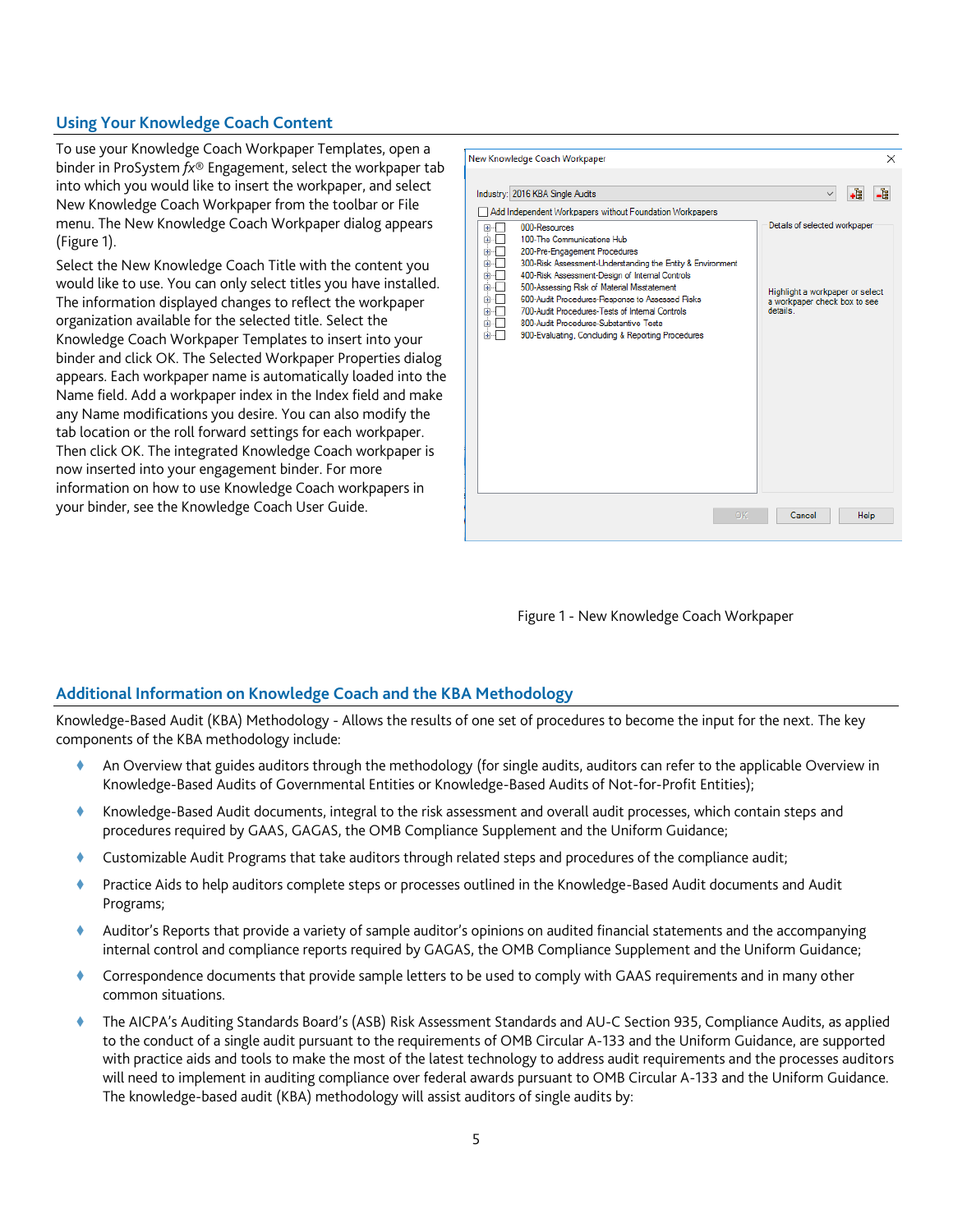- Facilitating compliance with GAAS and GAGAS, the OMB Compliance Supplement and the Uniform Guidance;
- Encouraging more effective audits through tailored audit programs and comprehensive practice aids;
- Helping auditors to focus on and respond to identified audit risks; and
- Enhancing audit documentation.

#### ProSystem fx® Knowledge Coach

- ProSystem fx® Knowledge Coach functionality allows auditors/accountants to use the Knowledge-Based-Audit methodology more efficiently by eliminating the need for duplicate entry of the same information, tailoring audit documentation to each particular engagement, and documenting the link between risks identified and procedures performed. AUD-100S Tailoring Question Workpaper is a document in Knowledge Coach that presents engagement-level questions designed to aid in tailoring the engagement documentation to fit each client. Completing the questions helps the auditor avoid duplication and unnecessary workpapers.
- Before you begin your audit, please review the guidance in AUD-101S Overall Audit Program: Uniform Guidance Audit of Federal Awards. This workpaper is intended to be your road map through a Knowledge-Based Audit methodology. You should start your audit with AUD-100S Tailoring Question Workpaper and AUD-101S Overall Audit Program: Uniform Guidance Audit of Federal Awards.
- Risks can be captured via the Risk Summary task pane from any Knowledge Coach workpaper by the current editor of KBA-502S Summary of Assessments of Risks of Noncompliance. This allows the user to continuously assess risks during the engagement. Several workpapers prompt the consideration of the presence of risks, but the Risk Summary task pane must be used to document those risks. All documented risks flow to the Risk Summary. To ensure risks show in findings tables, make sure to check the "workpaper identified in" field of the Risk pane.
- Information Flow helps cut down on the time spent duplicating information across forms. In addition, the flow of consistent information ensures that information and updates to information are not missed between workpapers. Drill-down functionality helps the user navigate quickly to the source of the information, aiding in the review of the audit file.
- Diagnostics help keep track of unresolved issues like unanswered questions, incomplete risks, program steps not linked to risks or relevant assertions, missing workpaper, and more.
- Links to Accounting Research Manager (ARM)-If you subscribe to an ARM library that includes audit content, you can link directly to source material from Resources within Knowledge Coach workpapers. These links have been updated to reference to the accounting standards under the FASB and GASB Accounting Standards Codifications and the auditing standards issued by the AICPA and the U.S. Government Accountability Office (GAO). Also, if you subscribe to the Knowledge-Based Single Audit Guide on ARM, you can take advantage of links to the audit guide material from within the Knowledge Coach documents.
- Interpretive Guidance is integrated into each Knowledge Coach template through the Tips view of each new task pane. Informational features include Practice Points, Examples, Optional Workpapers, and Resources to help auditors work more effectively and efficiently. You can also navigate from Resources within a document or the tip pane directly to CCH's Accounting Research Manager and industry audit guides by simply clicking on the Reference.